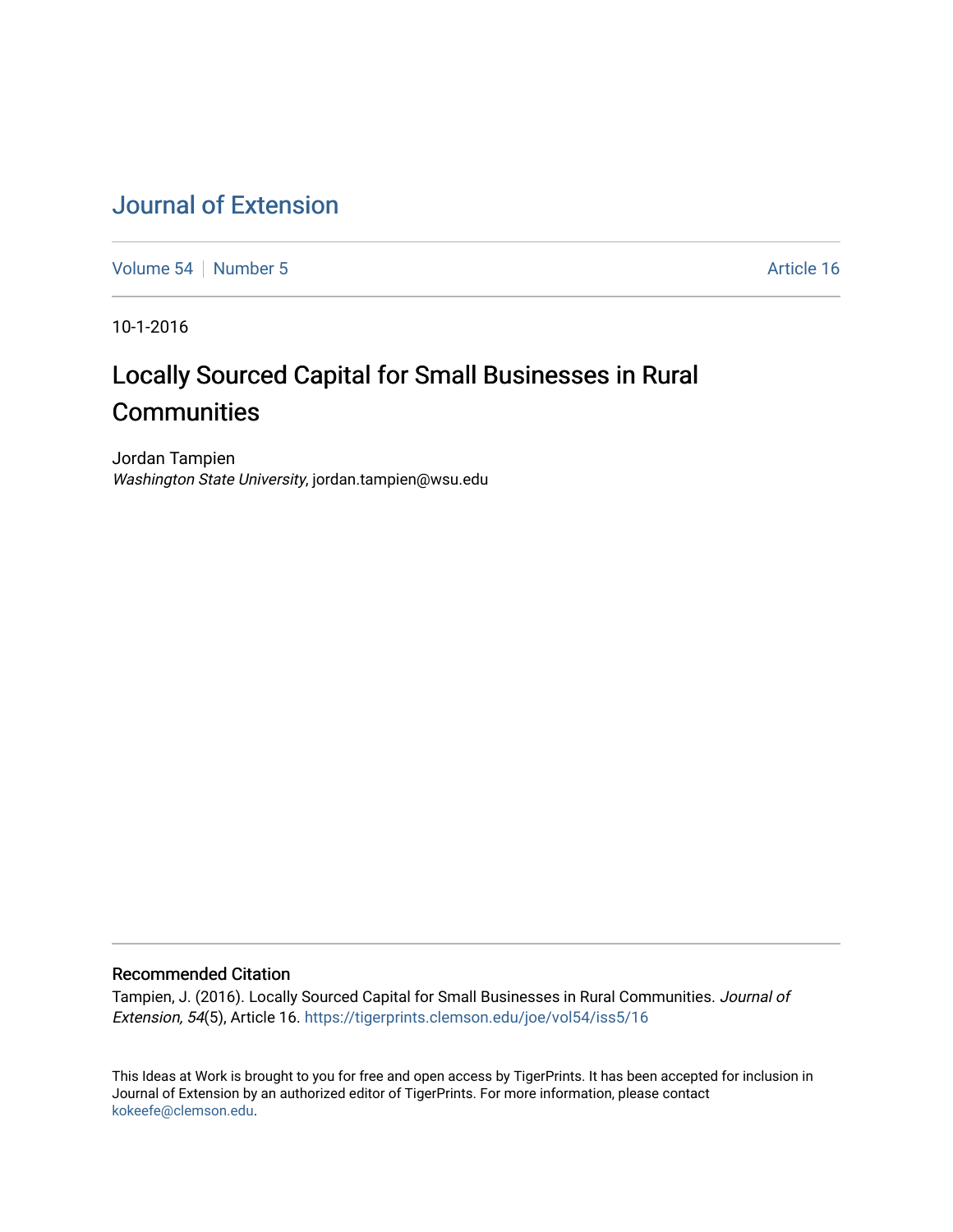

**October 2016 Volume 54 Number 5 Article # 5IAW1 Ideas at Work**

# **Locally Sourced Capital for Small Businesses in Rural Communities**

#### **Abstract**

Lack of adequate access to capital is a major barrier for rural entrepreneurs. Washington State University Extension and the Association of Washington Cities partnered to explore and test an innovative local investment approach that provides access to capital and engages the community in the success of individual businesses. The approach offers local residents the opportunity to invest in local businesses and entrepreneurs the opportunity to find funding through an alternative method. The pilot project engaged more than 26 investors in two communities and led to investment in multiple businesses.

#### **Jordan Tampien**

Assistant Professor and Economic Development Specialist Extension, Community and Economic Development Unit Washington State **University** Spokane, Washington [jordan.tampien@wsu.](mailto:jordan.tampien@wsu.edu) [edu](mailto:jordan.tampien@wsu.edu)

## **Introduction**

Small businesses are the drivers of the U.S. economy. They account for over 64% of the new private sector jobs created, but an alarming five out of 10 new businesses fail within the first 5 years of starting (Small Business Administration, 2014). But why do they fail? The recent financial crisis and economic downturns have led to a significant reduction in the availability of capital and credit, especially for cash-strapped individuals and small businesses (Laderman & Reid, 2010). In a recent study by Pepperdine University, small-business owners shared their thoughts about best policy instruments for helping spur U.S. job creation. A top answer was "increased access to capital" (Everett, 2015). The issue of access to capital only gets worse in rural areas, as the economic downturn caused many lenders to retreat from these areas, leaving vacant buildings and lost start-up opportunities for rural businesses. Small businesses in the rural United States encounter barriers such as low population density and geographic isolation, which result in limited access to markets, capital, labor, peers, and infrastructure (Dabson, 2002). The lack of access to capital continues to plague small businesses, yet it, along with credit, is vital to spurring the start-up and growth of businesses (Samila & Sorenson, 2011).

There are federal policies and programs that address the issue of access to capital in rural communities. For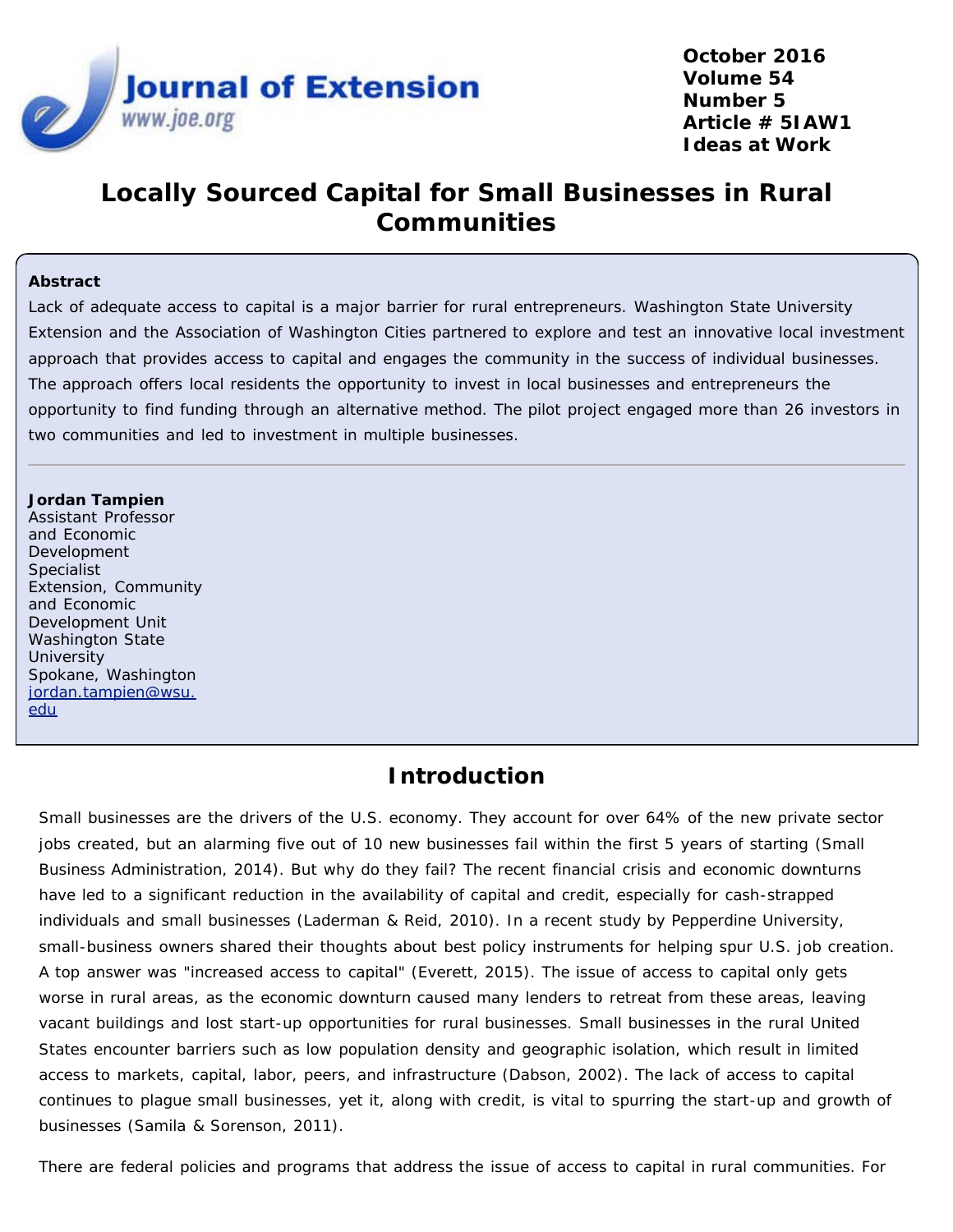example, many agricultural and rural small businesses enjoy preferential access to loan capital at belowmarket interest rates from the U.S. Department of Agriculture (Edelman, 2015). More recent policy innovations have been created to allocate capital to specific segments of businesses associated with criteria such as low income, economic distress, and declining-population census tracts (U.S. Department of the Treasury, 2014). Still, gaps exist, and small businesses have no place to turn. So with fewer resources and credit lending tightening, Extension needs to identify alternative sources of capital to help rural small businesses start and grow. Extension agents need to seek alternatives to help local businesses succeed. One alternative is to look locally at customers and residents who can play a role in providing capital and support filling a gap of necessary funding (Ordanini, Miceli, Pizzetti, & Parasuraman, 2011).

The purpose of this article is to introduce a Washington State University (WSU) pilot project targeting local investment opportunity networks as an avenue for creating access to capital locally for small-business owners.

#### **Program Description**

WSU Extension and the Association of Washington Cities (AWC) partnered to discover different financing mechanisms for helping businesses get started and/or grow. The pilot project focused on a program developed in Port Townsend, Washington, called Local Investment Opportunity Network (LION). The pilot project involved three small cities that varied in size:

- Davenport—population 1,682,
- Chewelah—population 2,593, and
- Sequim-population 6,669.

LION is a network that connects local investors with local business owners who need capital. The program brings a community together and culminates in "business spotlights," networking events at which local businesses are introduced to local investors. For business owners, LION offers an avenue for borrowing money from neighbors, customers, and others interested in their success. For investors, LION offers means for seeing where their money is going and whom it is helping. The program enables residents to invest in what they know and can see, the local businesses that make their community the unique place it is.

#### **How Does It Work?**

The process of making a business-investor connection through LION involves four steps:

- 1. An interested business applies to the LION network through a standard application process.
- 2. The designated LION contact directs the application and funding opportunity to relevant investors in the network.
- 3. Interested investors contact the business directly and vet out the opportunity.
- 4. The deal is negotiated, and the deal is funded.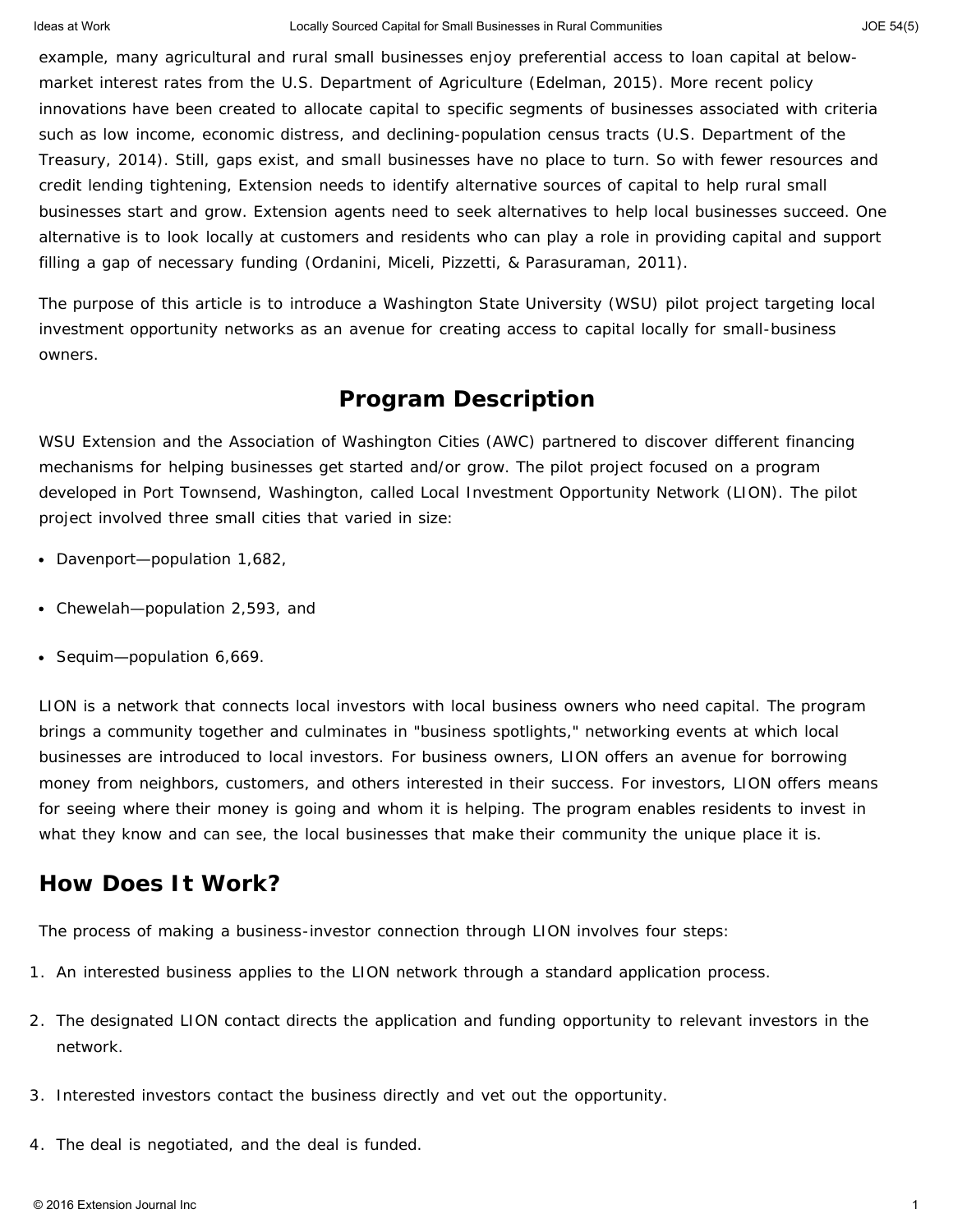### **What Are the Pros and Cons?**

As with any such initiative, the LION program involves advantages and disadvantages for those involved.

#### *Pros*

- The level of familiarity and knowledge that comes with a local investment can provide investors with greater insight into the business.
- Interest rates on loans generally reflect the higher risk premium.
- Dividends and repayment may also take the form of in-kind payment.
- The rewards are more than financial; by investing in a local enterprise, residents support their local economy and increase the local quality of life.

### *Cons*

- Securities and Exchange Commission regulations involve strict guidelines that must be adhered to when creating a security.
- Private transactions carry risk. There is no regulatory oversight or recourse, and investors must conduct their own due diligence.
- If a loan is unsecured, the investment could potentially be lost if the business fails.
- Equity investments are likely to be illiquid and long term, with no easy way to cash out.

## **What Is the Upshot?**

The LION program is about connecting the dots between socially minded citizen investors and locally owned business, and it is about communities investing in themselves. The program involves participants such as citizen investors, business owners, local economic development councils, elected officials, and others ordinary people who care about the idea of the businesses in their communities working together to start successful local investment networks at a grassroots level.

## **Program Evaluation**

At the time this article was written, the pilot project had resulted in two investments in Chewelah, for a restaurant (marketing) and a local brewpub (capital and equipment), and the network had over 12 new resident investors. In Sequim, there were over 14 investors and two potential investments in local businesses in the agriculture industry. The small population size of Davenport made it more difficult to get the necessary investors and deal flow to make the pilot project successful there.

### **Conclusion**